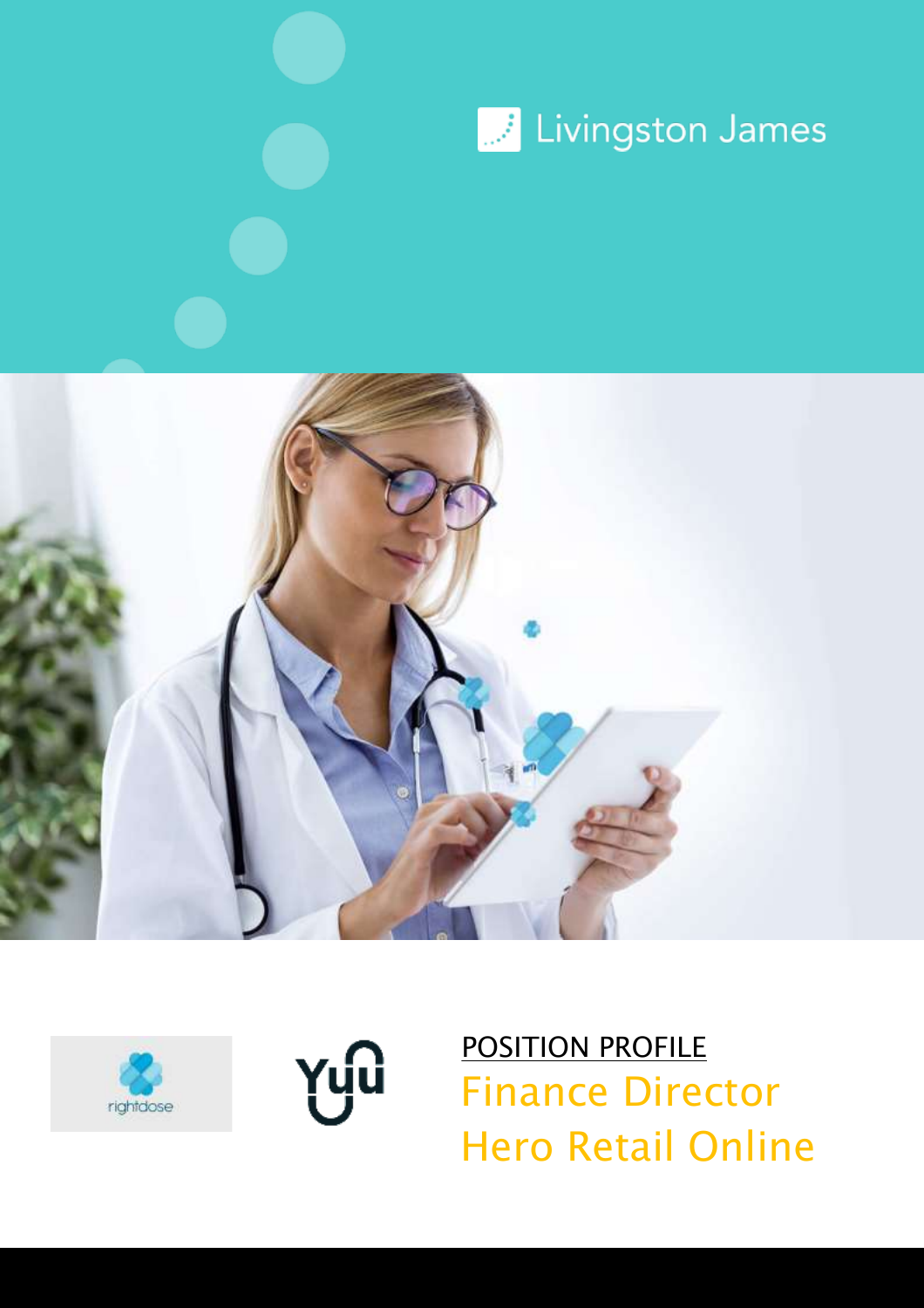## Contents





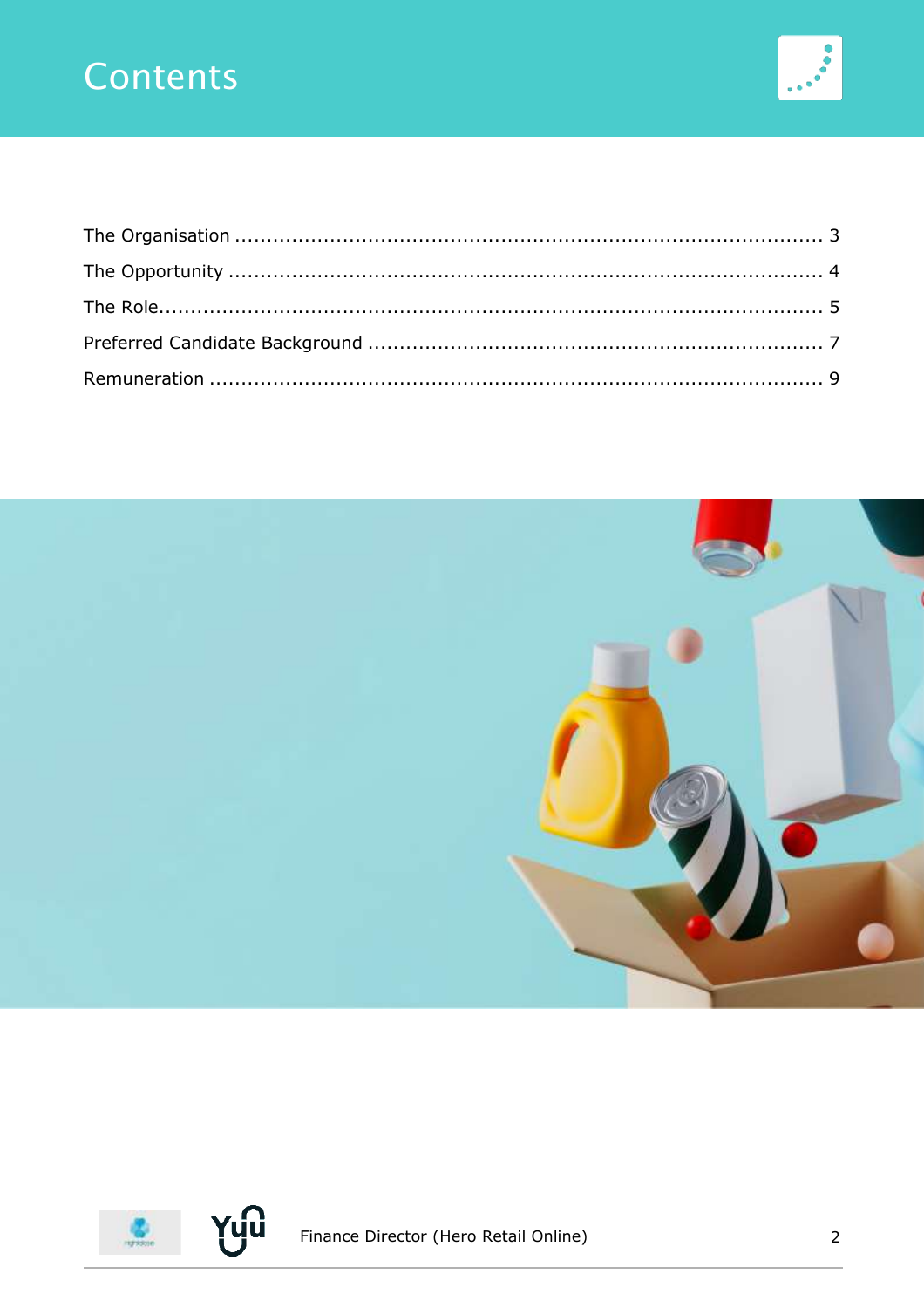### <span id="page-2-0"></span>The Organisation



Hero Brands is a highly successful, family-owned multifaceted business, responding to emerging consumer trends and building fast-casual brands of the future. With a network of experienced multi-unit franchise operators, they can move at pace and quickly launch brands to a global consumer audience. All their brands have been chosen and developed to offer quality and innovation to a diverse and discerning global audience.

The Retail Online division manages the online retail activities within the Hero Brands portfolio, and it is set to expand with significant investments being made to drive its Online Grocery consumer offering and the expansion of the Online Pharmacy operation. The Online division is also set to launch additional direct to consumer Online offerings later this year.



Online pharmacy service offering prescriptions and over-the-counter medicines for home delivery. Our vision is to bring everything you need from your pharmacy, right to your door.



A simple, easy, and safe way to shop, whilst supporting local convenience stores. Yuu lets you order your favorite everyday goods from your local trusted grocery stores, for convenient delivery to you in as little as 30 mins.

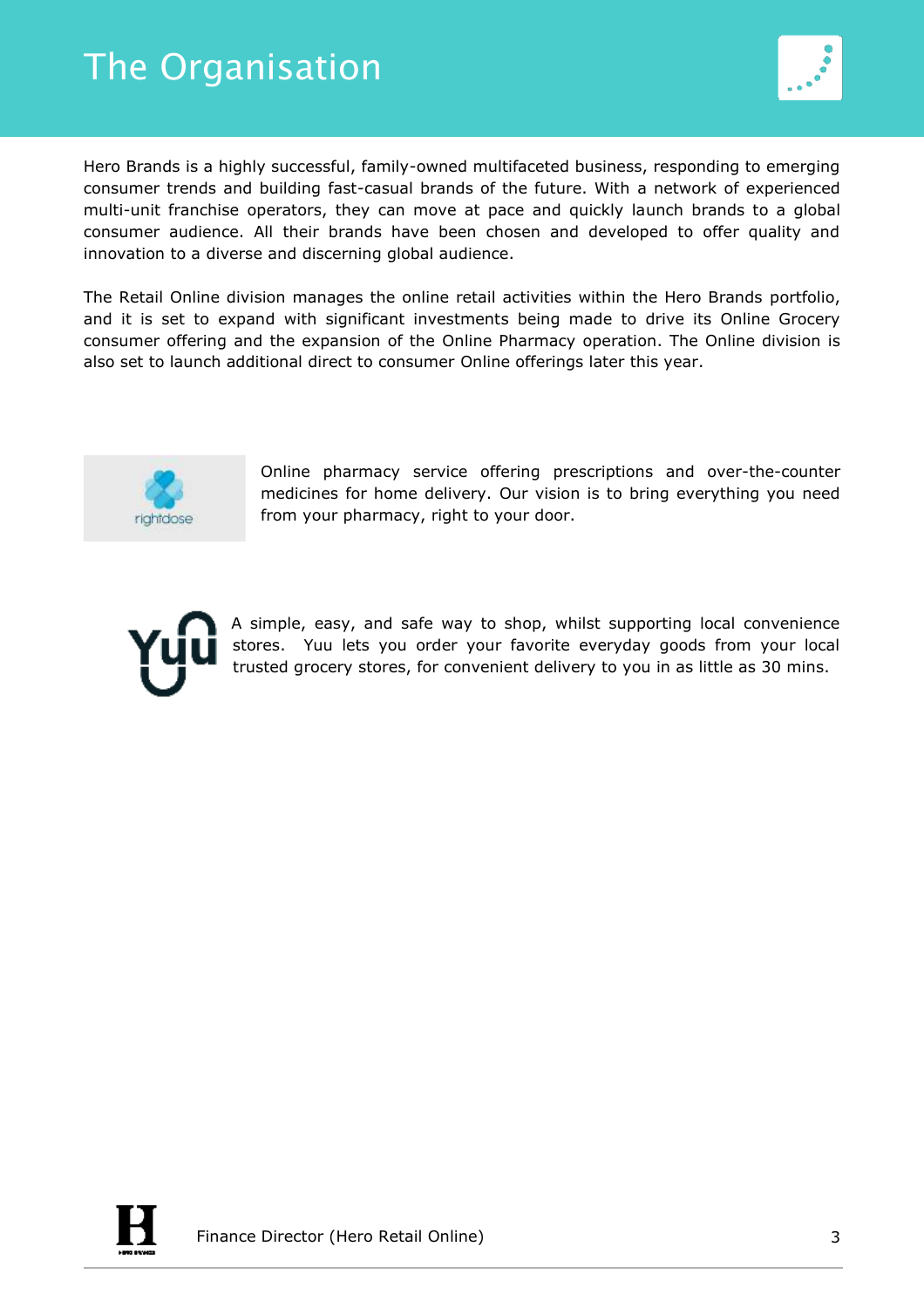## <span id="page-3-0"></span>The Opportunity



The Online Division of Hero Brands is currently expanding its portfolio and is seeking an experienced and commercial Financial Director to play a key role in supporting and driving the growth ambitions of the division. This is an exceptional opportunity to join an innovative and commercially focused, growing business.

This role will suit a highly motivated senior finance professional who is a self-starter and driven by the growth and the challenge that this role presents. The successful candidate will be someone who commands respect and can operate effectively across all levels of the business. They will also be able to influence at all levels both internally and externally, acting as a key contact for the banks, auditors and other advisors. The role comes with a high degree of autonomy requiring a confident multitasker, who can marry a high level of intelligence with grounded common sense, offering both support and challenge in equal measures.

This is a highly visible role with the successful candidate having overall responsibility for finance and supporting the growth ambitions of the company. Given the exposure of the position, it is essential that the individual has the ability to build effective and robust working relationships across all departments of the division. The post holder will also possess a strong work ethic and they will be expected to support the strategic ambitions of the Online Division Chief Executive Officer.

While the technical expertise required to ensure success is incredibly important, the position also demands a Finance Director who can act as a change agent, is hugely capable and energetic, and embraces innovation in a fast paced, high growth environment.

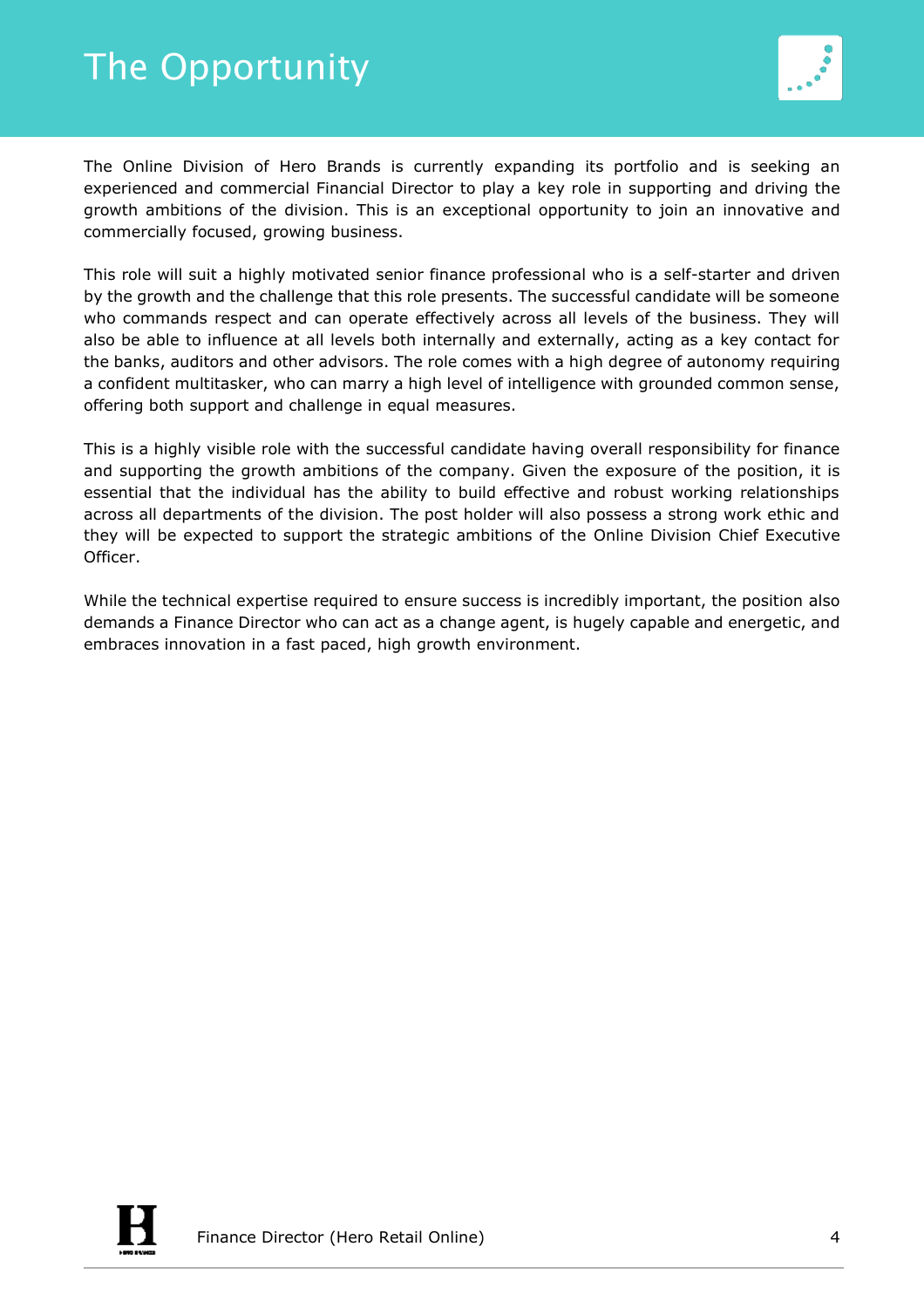## <span id="page-4-0"></span>The Role



| Title:             | Finance Director        |
|--------------------|-------------------------|
| <b>Reports to:</b> | Chief Executive Officer |
| Location:          | Glasgow (Queenslie)     |

The Finance Director will be an integral member of the Senior Management Team and report to the Chief Executive.

### Key responsibilities will include (but are not limited to):

#### **Accounting, Reporting & Commercial**

- Provide guidance and challenge to the Retail Online Division senior management teams
- Carry out analysis for new investment opportunities
- Drive the successful implementation of new business opportunities into the Online Division
- Take ownership for monthly and annual reporting and audit cycles in a timely manner, ensuring that the balance sheets across all companies are accurately managed and a proper level of review / due diligence over accounting practices
- Cash-flow management with clear forecasting
- Prepare consolidated financial reports for the Board and senior management team
- Consolidate management information including sales reporting, cost and profitability
- Provide a critical viewpoint and challenge over the accounting transactions and financial documents
- Improving business efficiency, profitability and bottom-line performance through active participation in commercial and strategic decision making
- Building budgets and financial plans with key stakeholders
- Improving systems, controls and processes across the business
- Manage compliance with all HMRC rules across Corporate tax, VAT and Payroll
- Meeting all statutory and legal requirements for the business
- Manage and build the finance team operating across multiple brands and multiple ownership structures
- Partner with the key leadership team members across all divisions ensuring best practice and strong leadership across all financial metrics

#### **Governance & Legal**

- Company secretarial responsibilities
- Ensure that all relevant regulatory and statutory requirements are fulfilled
- Manage external relationships with bankers, auditors, other professionals, customers and key suppliers



Finance Director (Hero Retail Online) 5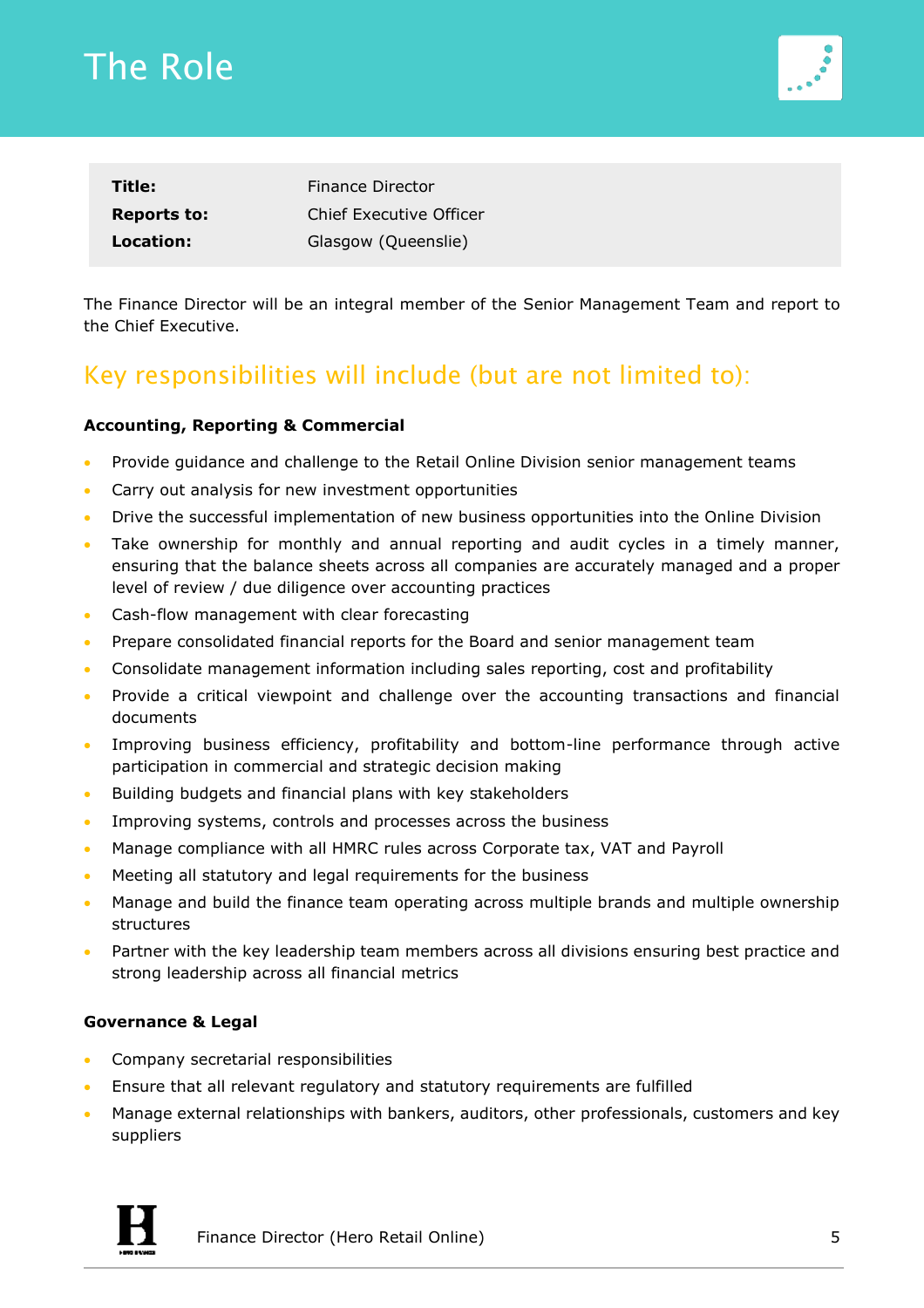

#### **People Management**

- Lead, develop and embed a best-in-class finance mentality across all divisions
- Foster a unified work culture for the Finance department
- Provide overall leadership and influence to both finance and operations teams across all divisions. Firm and persistent when expressing views, but a good listener comfortable changing course if given compelling reasons
- Ensure all members of the team, understand their role, manage the expectations of all business partners and ensure there is continued communication

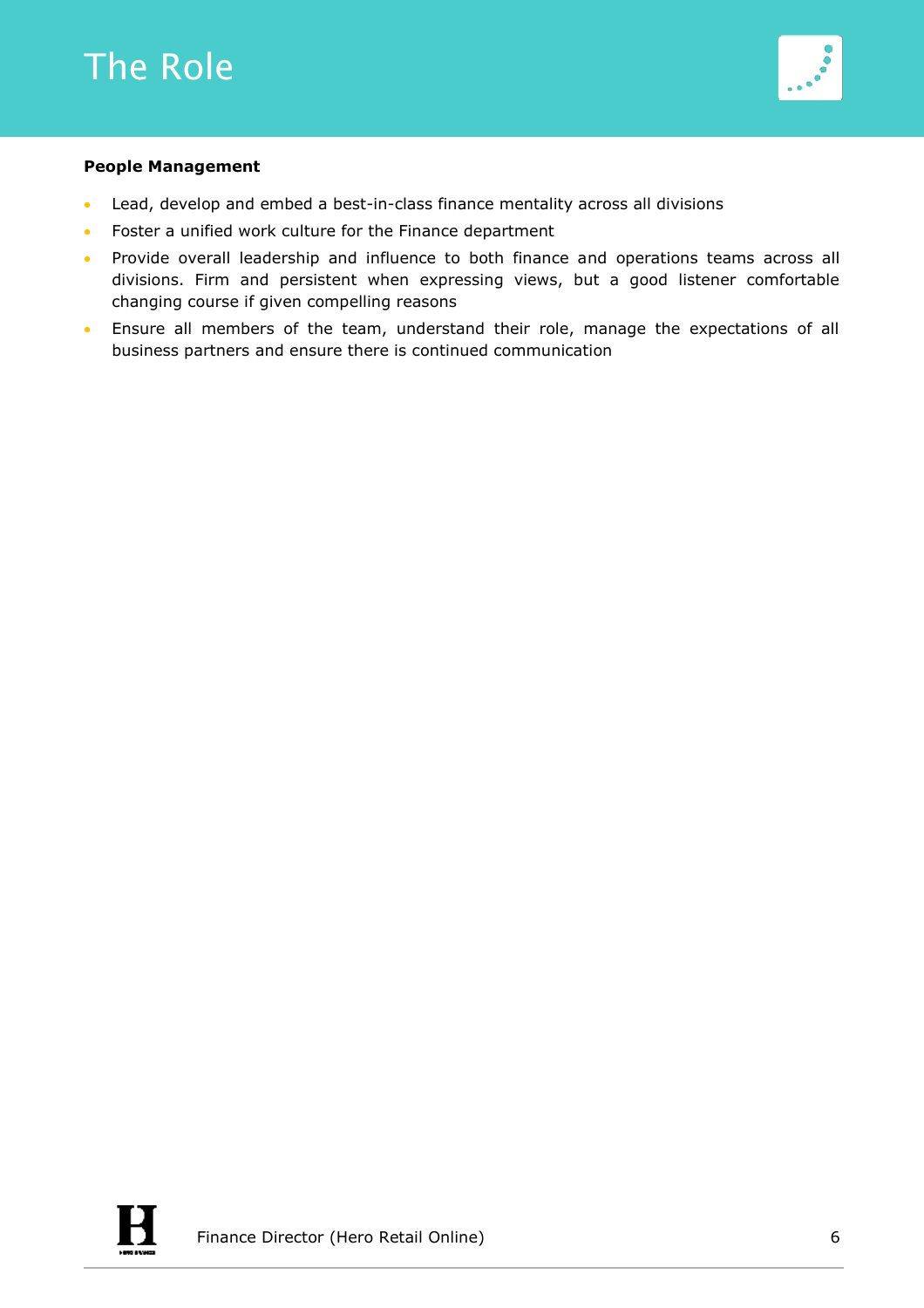

<span id="page-6-0"></span>The position requires a confident individual with a keen eye for detail, with strong analytical skills and the ability to liaise with stakeholders across multiple levels of the business. The Finance Director will have the confidence to work directly with the CEO and other senior management team members where required. It is very important that the individual will also be able to take full ownership of duties and responsibilities of the role.

It is preferrable that the individual will have worked in high growth, innovative environments where they will have been tasked with working closely with the operations teams across the business.

A summary of the key candidate requirements are as follows:

#### Experience:

- Experience of managing, developing and motivating teams of all levels
- Experience of developing outstanding relationships across the businesses and Executive Team
- A background in organisations or environments with a high degree of complexity and pace
- Previous responsibilities at director level or senior financial controller
- A proven relationship builder with the ability to increase co-operation across departments and sites
- Strong commercial acumen with proven experience of adding value to the bottom line
- Ideally, experience within Food and Beverage or consumer goods environments

### Qualifications:

- Degree qualified with a strong academic track record
- Professionally qualified accountant (CA, ACCA, ACMA).
- Knowledgeable on current accounting standards and any proposed changes that are applicable to the business
- Other qualifications (e.g., MBA) are advantageous

#### Skills, Knowledge & Abilities:

- Knowledge of current finance best practice and ability to keep abreast of external developments
- Ability to prioritise and adapt to workload
- Strong analytical, organisational and decision-making skills
- Excellent communication and problem-solving skills with an ability to influence key members of senior management, particularly to increase business efficiency and profitability
- Ability to assess and drive business improvement projects
- Well-developed problem-solving skills combined with business acumen, pragmatism and commercial awareness
- Excellent IT skills in Microsoft and ERP systems



Finance Director (Hero Retail Online) 7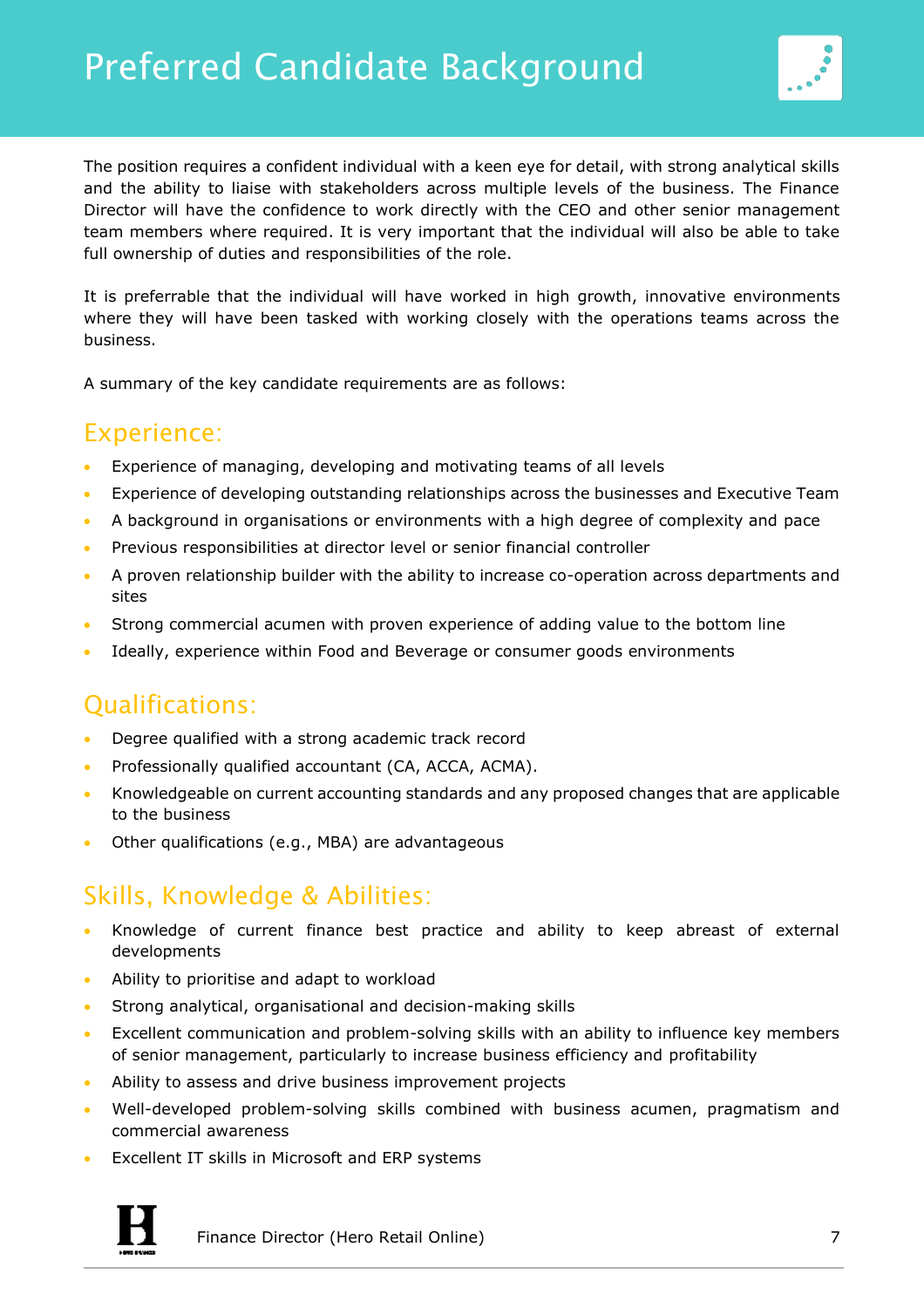# Preferred Candidate Background



### Other Key Characteristics & Behaviours:

- Excellent English language skills, both written and verbal
- Passionate about quality
- Brings energy and motivates teams someone who gets things done
- Strategic thinker, adaptable, tenacious and resilient
- High levels of drive and personal commitment to achieve success
- Remains calm when under pressure
- Adopts a solution driven focus to problems
- Positive results driven, no nonsense individual
- Strong team player